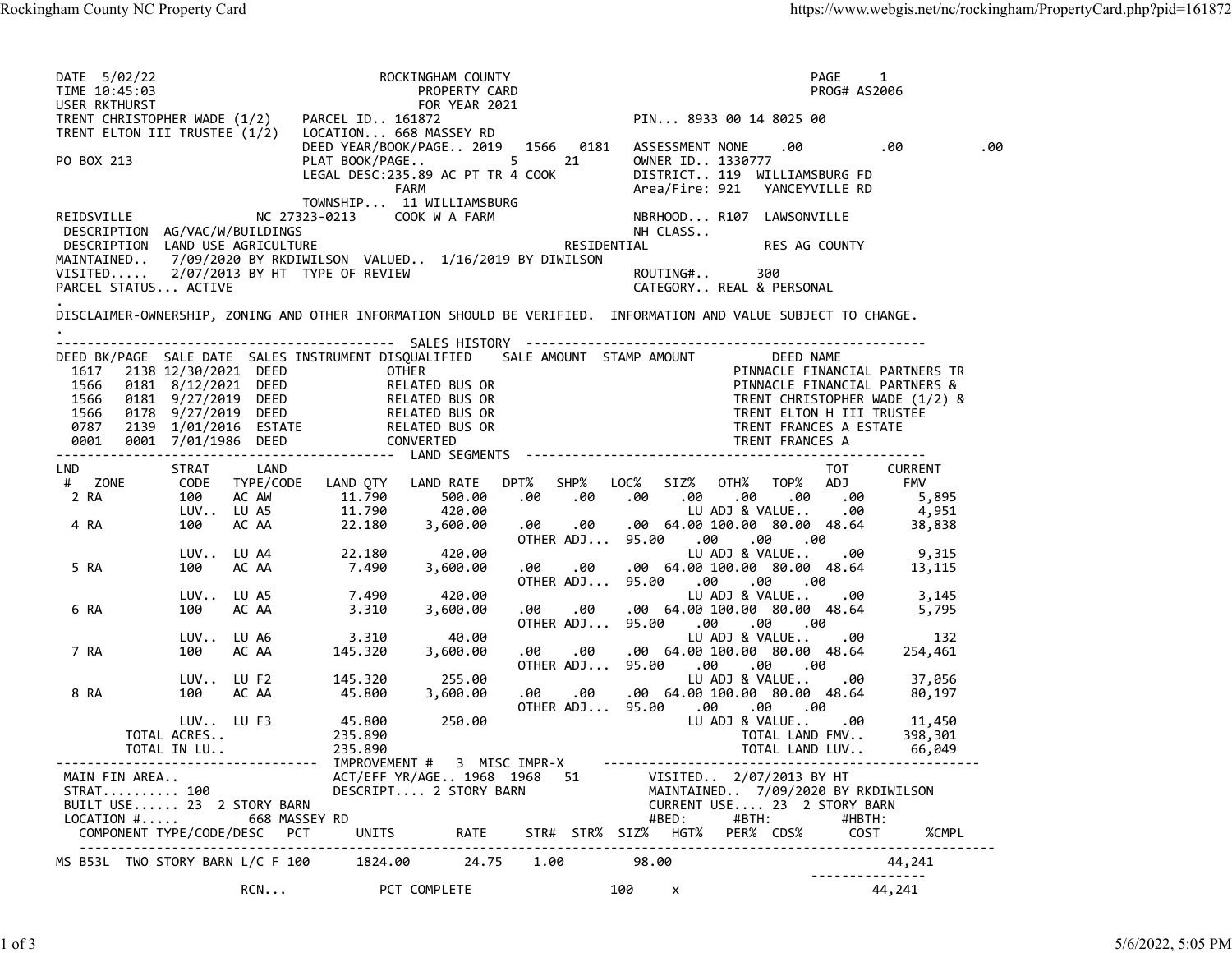| Rockingham County NC Property Card                                       |                                    |                                                                                           |                     |                                                               | https://www.webgis.net/nc/rockingham/PropertyCard.php?pid=161872 |  |  |
|--------------------------------------------------------------------------|------------------------------------|-------------------------------------------------------------------------------------------|---------------------|---------------------------------------------------------------|------------------------------------------------------------------|--|--|
|                                                                          | QUAL QG 000<br>DEPR 25P<br>$--FMV$ | 000<br>25 YR LIFE POOR                                                                    | 100.00 x<br>90.00 - | 39,816                                                        | 44,241<br>39,816 T<br>4,425                                      |  |  |
| -------------------------------<br>-----<br>MAIN FIN AREA<br>$STRAT$ 100 |                                    | IMPROVEMENT #<br>6 MISC IMPR-Y<br>ACT/EFF YR/AGE 1950 1950 69<br>DESCRIPT AG STORAGE BLDG | ---------           | VISITED 2/07/2013 BY HT<br>MAINTAINED 7/09/2020 BY RKDIWILSON | ----------------------                                           |  |  |